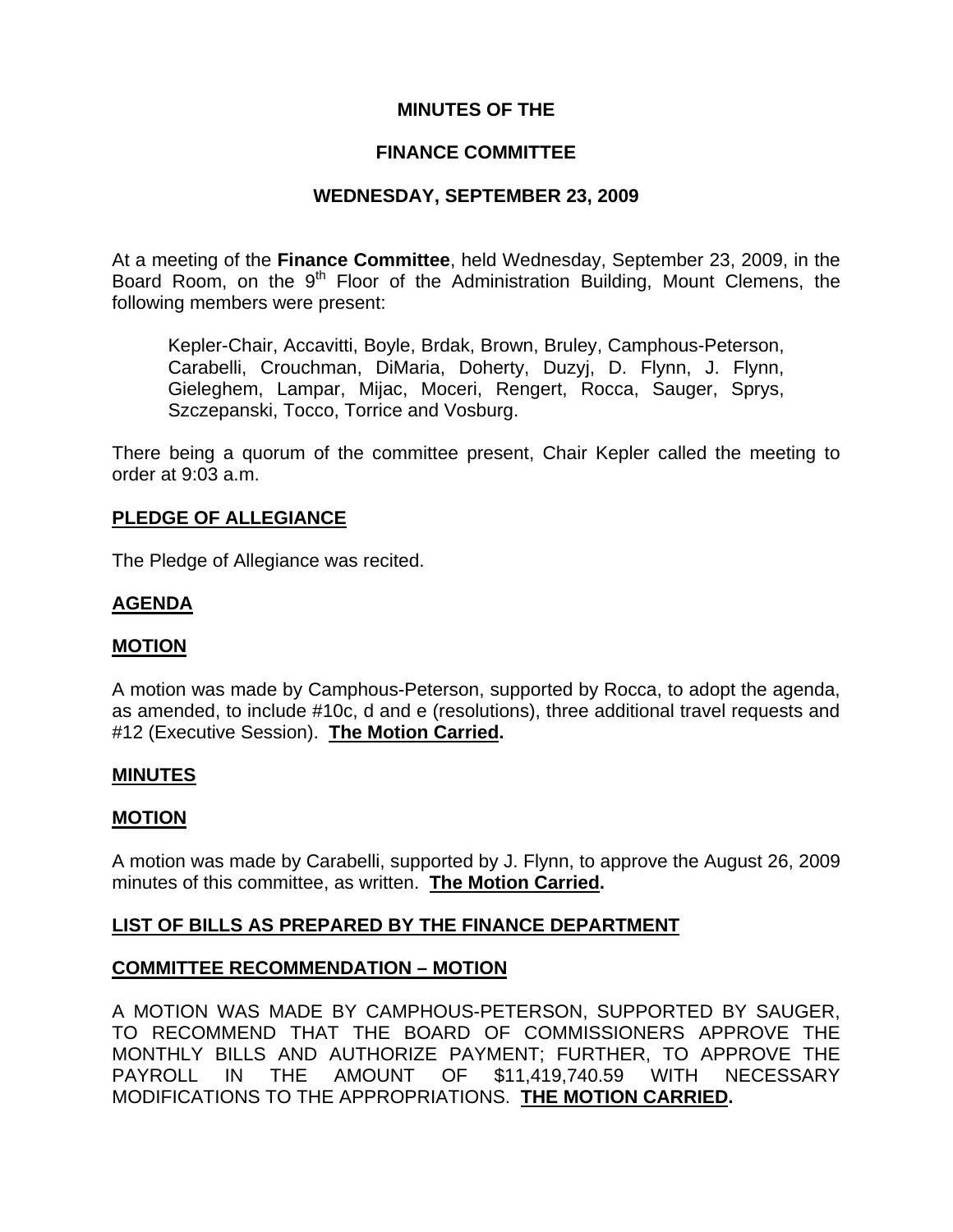# **REQUEST FROM ALTERNATIVE SERVICES, INC. FOR EXEMPTION FROM LIVING WAGE POLICY**

### **COMMITTEE RECOMMENDATION – MOTION**

A MOTION WAS MADE BY DOHERTY, SUPPORTED BY GIELEGHEM, TO RECOMMEND THAT THE BOARD OF COMMISSIONERS APPROVE THE REQUEST FROM ALTERNATIVE SERVICES, INC. FOR AN EXEMPTION FROM THE LIVING WAGE POLICY FOR THE CURRENT CONTRACT PERIOD. **THE MOTION CARRIED.** 

### **PURCHASE OF VEHCLE FOR SHERIFF'S DEPARTMENT**

### **COMMITTEE RECOMMENDATION – MOTION**

A MOTION WAS MADE BY CAMPHOUS-PETERSON, SUPPORTED BY SAUGER, TO RECOMMEND THAT THE BOARD OF COMMISSIONERS CONCUR WITH THE FLEET MANAGER AND APPROVE THE PURCHASE OF ONE 2010 FORD CROWN VICTORIA POLICE INTERCEPTOR FOR THE SHERIFF'S DEPARTMENT TO THE LOWEST RESPONSIBLE BIDDER, SIGNATURE FORD, PERRY, MICHIGAN, IN THE AMOUNT OF \$20,361; FUNDS ARE AVAILABLE FROM THE 2009 SECONDARY ROAD PATROL (TRAFFIC) GRANT.

The following commissioners spoke: Gieleghem and Doherty.

Chair Kepler called for a vote on the motion and **THE MOTION CARRIED.**

## **ADJUSTMENT TO MILEAGE REIMBURSEMENT RATE AND MEAL ALLOWANCE**

#### **COMMITTEE RECOMMENDATION – MOTION**

A MOTION WAS MADE BY SZCZEPANSKI, SUPPORTED BY LAMPAR, TO RECOMMEND THAT THE BOARD OF COMMISSIONERS APPROVE AN ADJUSTMENT TO THE MILEAGE REIMBURSEMENT RATE AND MEAL ALLOWANCE TO EQUATE THE RATES PAID BY THE STATE OF MICHIGAN EFFECTIVE OCTOBER 1<sup>ST</sup> OF EACH YEAR; THEREFORE, EFFECTIVE OCTOBER 1, 2009, THE MILEAGE REIMBURSEMENT RATE WILL DECREASE TO FIFTY-FIVE CENTS PER MILE AND THE DAILY MEAL ALLOWANCE FOR EMPLOYEES WILL REMAIN THE SAME AT \$31 PER DAY IN COMPLIANCE WITH THE STATE OF MICHIGAN RATES; FURTHER, THE FINANCE DIRECTOR IS DIRECTED TO NOTIFY EACH ELECTED OFFICIAL AND DEPARTMENT HEAD OF THE ABOVE-NOTED RATES.

The following commissioner spoke: Szczepanski.

Chair Kepler called for a vote on the motion and **THE MOTION CARRIED.**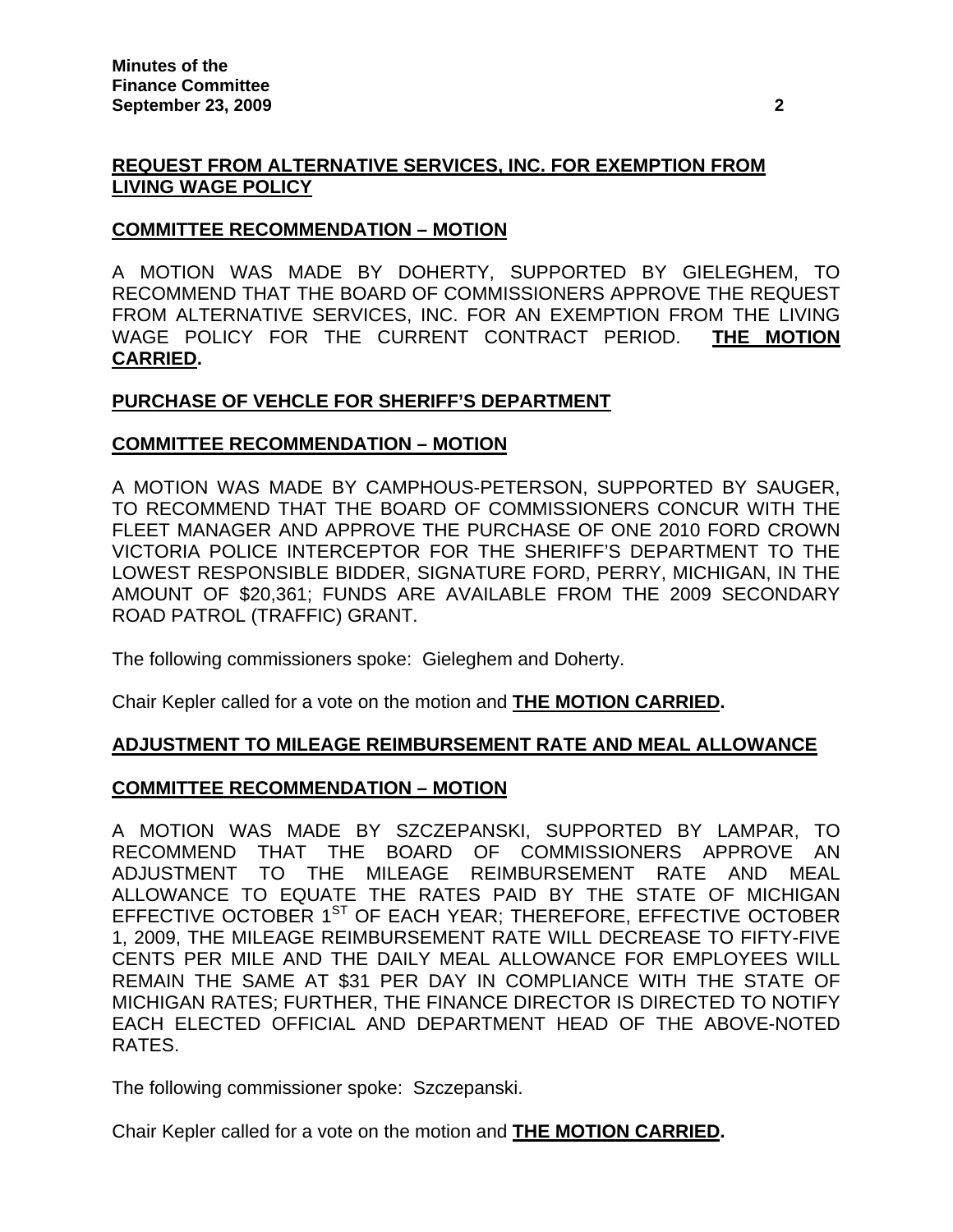### **ADOPTION OF RESOLUTIONS**

#### **COMMITTEE RECOMMENDATION – MOTION**

A MOTION WAS MADE BY CAMPHOUS-PETERSON, SUPPORTED BY ACCAVITTI, TO RECOMMEND THAT THE BOARD OF COMMISSIONERS ADOPT THE FOLLOWING RESOLUTIONS:

COMMENDING ROBERT DURIE – EAGLE SCOUT **(OFFERED BY VOSBURG)**;

COMMENDING PASTOR JOHN MACK ON HIS 25TH PASTORAL ANNIVERSARY **(OFFERED BY BRDAK)**;

COMMENDING AUDIO SENTRY CORPORATION -  $50^{TH}$  ANNIVERSARY **(OFFERED BY J. FLYNN AND TOCCO)**;

COMMENDING BELLE MAER HARBOR ON BEING CERTIFIED AS A MICHIGAN CLEAN MARINA **(OFFERED BY CAMPHOUS-PETERSON)** AND

COMMENDING MacRAY HARBOR ON BEING CERTIFIED AS A MICHIGAN CLEAN MARINA **(OFFERED BY CAMPHOUS-PETERSON)**.

#### **THE MOTION CARRIED.**

#### **TRAVEL REQUESTS**

#### **MOTION**

A motion was made by Szczepanski, supported by J. Flynn, to approve the travel requests, as submitted. **The Motion Carried.**

#### **EXECUTIVE SESSION TO DISCUSS PENDING LITIGATION**

#### **MOTION**

A motion was made by D. Flynn, supported by Sprys, to enter into Executive Session for the purpose of discussing pending litigation and labor negotiations.

A roll call vote was taken as follows:

Voting Yes were Accavitti, Boyle, Brdak, Camphous-Peterson, Carabelli, Crouchman, DiMaria, Doherty, D. Flynn, J. Flynn, Gieleghem, Lampar, Mijac, Moceri, Rengert, Rocca, Sauger, Sprys, Szczepanski, Tocco, Torrice, Vosburg, Bruley and Kepler. There were 24 "Yes" votes.

#### **The Motion Carried.**